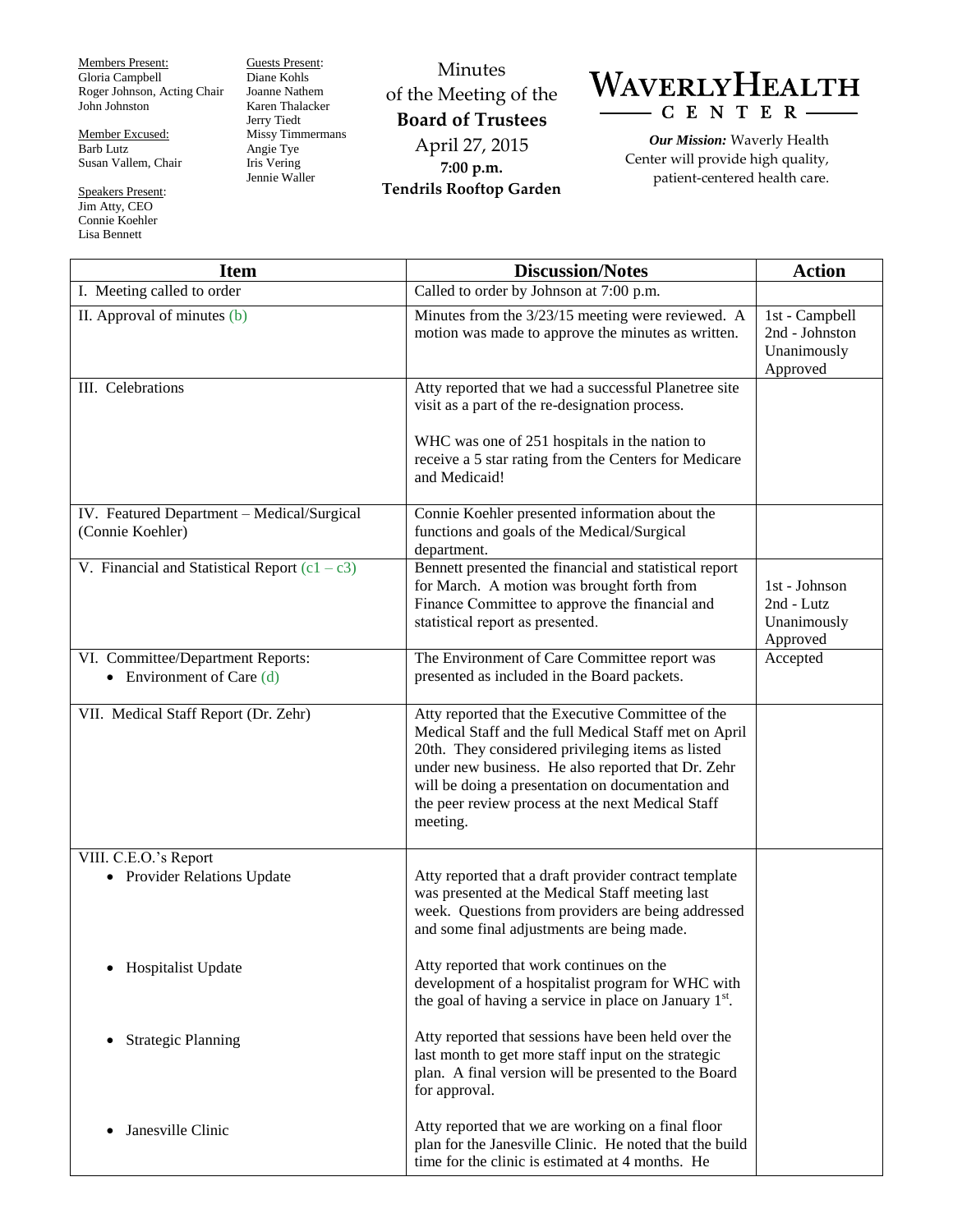|                                                                                                                                                                                                                                                                                                                                                                                                                                                                                                                                                                | announced that Janel Thompson, ARNP and Randy<br>Wirtz, ARNP will be the providers at the clinic.                                                                                                                                                                                                                                                                                                                                                                                        |                                                             |
|----------------------------------------------------------------------------------------------------------------------------------------------------------------------------------------------------------------------------------------------------------------------------------------------------------------------------------------------------------------------------------------------------------------------------------------------------------------------------------------------------------------------------------------------------------------|------------------------------------------------------------------------------------------------------------------------------------------------------------------------------------------------------------------------------------------------------------------------------------------------------------------------------------------------------------------------------------------------------------------------------------------------------------------------------------------|-------------------------------------------------------------|
| Economic Development (e)<br>٠                                                                                                                                                                                                                                                                                                                                                                                                                                                                                                                                  | Atty presented a financial support request from the<br>City of Waverly's Economic Development<br>department. Discussion was held regarding the<br>importance of Economic Development. A motion<br>was made to approve \$5,000 in financial support to<br>the City of Waverly for Economic Development.                                                                                                                                                                                   | 1st - Johnston<br>2nd - Campbell<br>Unanimously<br>Approved |
| High School Athletic Training Coverage<br>٠                                                                                                                                                                                                                                                                                                                                                                                                                                                                                                                    | Atty presented a request from Waverly-Shell Rock<br>(W-SR) Community Schools to provide funding<br>assistance for their athletic training program again<br>for the next school year. Discussion was held<br>regarding the health benefit of the athletic training<br>program for the community, and the marketing<br>benefits provided through the Booster Club as a<br>result of our donation. A motion was made to<br>approve a \$9,250 donation for the athletic training<br>program. | 1st - Campbell<br>2nd - Johnston<br>Unanimously             |
|                                                                                                                                                                                                                                                                                                                                                                                                                                                                                                                                                                |                                                                                                                                                                                                                                                                                                                                                                                                                                                                                          | Approved                                                    |
| • PT/OT Agreement                                                                                                                                                                                                                                                                                                                                                                                                                                                                                                                                              | Tabled                                                                                                                                                                                                                                                                                                                                                                                                                                                                                   |                                                             |
| IX. Old Business                                                                                                                                                                                                                                                                                                                                                                                                                                                                                                                                               | No old business.                                                                                                                                                                                                                                                                                                                                                                                                                                                                         |                                                             |
| X. New Business                                                                                                                                                                                                                                                                                                                                                                                                                                                                                                                                                |                                                                                                                                                                                                                                                                                                                                                                                                                                                                                          |                                                             |
| <b>Request for Privileges:</b><br>$\bullet$<br>• Sharad Bajaj, MD - Consulting,<br>Cardiology/Interventional Cardiology,<br><b>CVMS</b><br>Kristen Grapp, ARNP - Active, Family<br>Practice, WHC<br>• James Turek, MD - Courtesy, OB/Gyn,<br><b>Locum Tenens</b><br>Provisional Appointment to Medical Staff:<br>$\bullet$<br>• Ben Torrez, DO - Courtesy,<br>Orthopedics, CVMS<br>Privilege Update:<br>• David Visokey, DO - Courtesy,<br>Pulmonary, WFHC<br>Tabetha Gehrke, ARNP - Courtesy,<br>Cardiology, WFHC<br>Change from Consulting to Courtesy-<br>٠ | Privileging items were presented as individually<br>listed at left. All files have been reviewed by the<br>Executive Committee of the Medical Staff. The<br>Executive Committee recommends approval. A<br>motion was made to approve all privileging items as<br>individually considered and recommended by the<br>Executive Committee of the Medical Staff.                                                                                                                             | 1st - Johnston<br>2nd - Campbell<br>Unanimously<br>Approved |
| Provisional Appointment to Medical Staff:<br>• Benjamin Mason, MD - Ophthalmology,<br>Wolfe Eye Clinic<br>New/Revised Policies & Procedures: None<br>٠                                                                                                                                                                                                                                                                                                                                                                                                         |                                                                                                                                                                                                                                                                                                                                                                                                                                                                                          |                                                             |
| Finance Committee (f)<br>$\bullet$<br>• Capital Requests<br>• Charity Care                                                                                                                                                                                                                                                                                                                                                                                                                                                                                     | Bennett reported that the Finance Committee met on<br>April 23rd. Minutes from the meeting were included<br>in the Board packet. There were no capital requests<br>or applications for charity care.                                                                                                                                                                                                                                                                                     |                                                             |
| Planetree Update<br>٠                                                                                                                                                                                                                                                                                                                                                                                                                                                                                                                                          | Atty reported on the Planetree re-designation site<br>visit.                                                                                                                                                                                                                                                                                                                                                                                                                             |                                                             |
| XI. Closed Session<br>Iowa Code Chapter 21.5.1(1) - Closed session to                                                                                                                                                                                                                                                                                                                                                                                                                                                                                          | A motion was made to move into closed session at<br>7:33 p.m. for the purposes identified at left.                                                                                                                                                                                                                                                                                                                                                                                       | 1st - Campbell<br>2nd - Johnston                            |